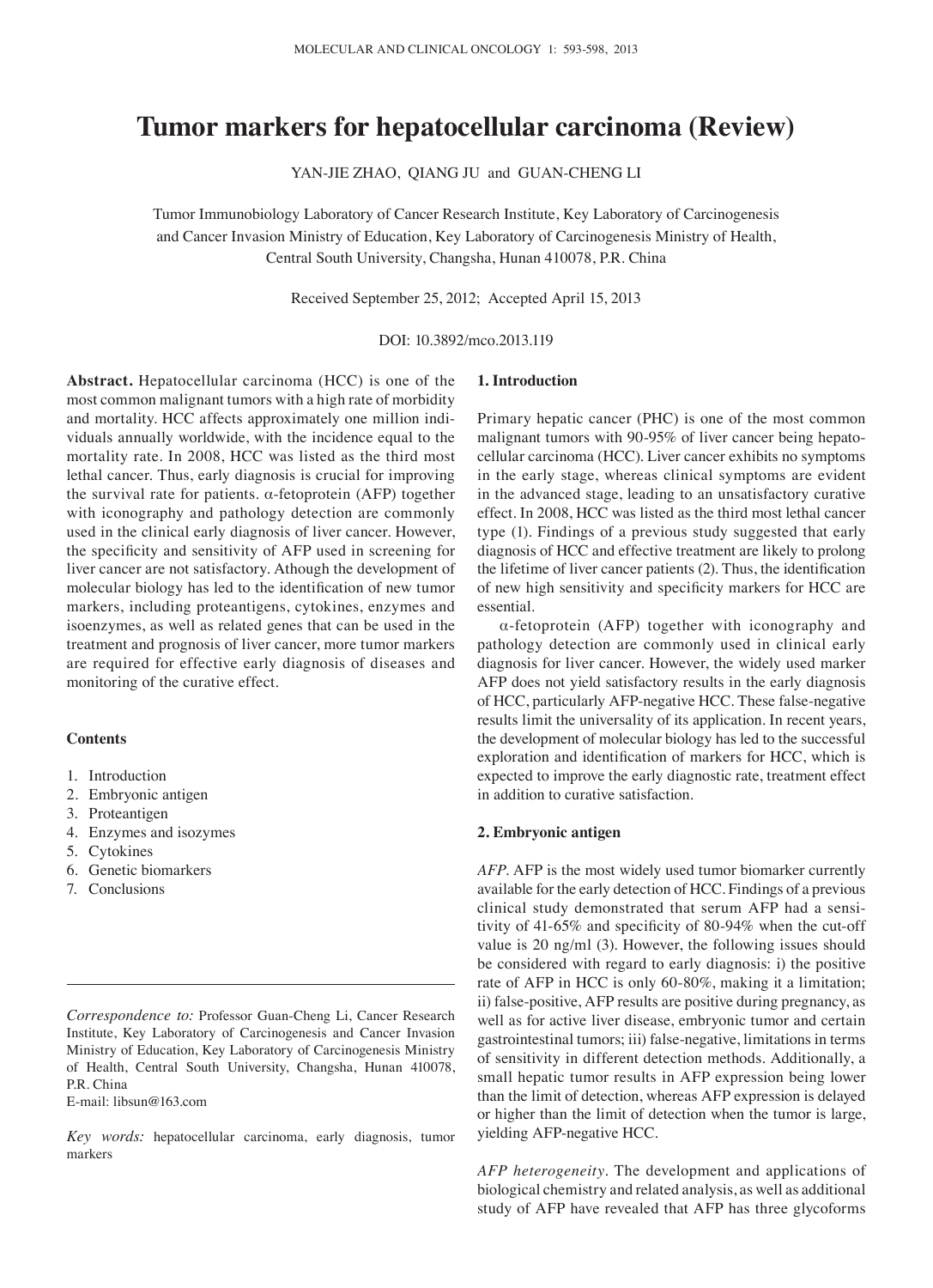(AFP-L1, AFP-L2 and AFP-L3), according to their binding ability to the lectin lens agglutinin (LCA). AFP-L1, as a non-LCA-bound heterogeneity, is a major glycoform in various benign liver diseases. By contrast, AFP-L3, as an LCA-bound heterogeneity, exists only in the serum of patients with HCC at a cut-off value of 15%, with a sensitivity and specificity of 96.9 and 92%, respectively, in detecting HCC (4). The sensitivity and specificity of AFP-l3 are both relatively satisfactory as compared with AFP. Moreover, AFP-L3 does not correlate with AFP, thus the former can be used as an independent and significant factor for the early diagnosis of HCC. Specifically, for HCC patients with a total AFP of 10-200 ng/ml, when the cut-off value of AFP-L3 is 35%, the diagnostic specificity for HCC reaches 100%, thereby improving the early diagnostic rate (5). Using the  $\mu$ TAS method, ALP-L3% was detected with high sensitivity in the diagnosis of HCC at stage I or when the tumor size was <2 cm (42.5 and 46.0%, respectively). When the cut-off value of AFP-L3% is 5%, the sensitivity for HCC reaches 47.2% compared with that of 38% for total AFP (6). Consequently, AFP-L3 is expected to be a useful marker for HCC.

### **3. Proteantigen**

*HSP*. Heat shock protein (HSP) is a highly conserved stress response protein. It can protect cells and promote them to repair the damage caused by a variety of stimuli. HSP is expressed under physiological and stress conditions, including carcinogenesis. By immunohistochemical staining, Joo *et al* (7) identified the positive rate of HSP70 and HSP27 to be 56.3 and 61.9%, respectively, in HCC tissues. The stained intensity of HSP70 was positively correlated with tumor size, portal vein invasion and tumor stage, while HSP27 was only associated with HCC which are infected by hepatitis B virus (HBV). In the microenvironment of hepatocarcinoma, the overexpression of HSP70 and HSP27 was able to promote tumor growth and metastasis (8).

HSP70 may be used as an indicator of prognosis for HCC. Its expression was observed in 282 of 392 HCC cases (71.9%), whereas only 14 of 115 non-neoplastic liver tissues expressed HSP70 (P<0.001) (9). The sensitivity and specificity in detecting HCC were identified as 57.5 and 85%, respectively (10). Furthermore, the expression of HSP70 is correlated with differentiation and apoptosis of tumor cells. It promotes tumor cell growth by stabilizing cyclin D1 and suppresses the apoptosis of tumor cells by inhibiting the p53 pathway (11,12). Thus, HSP70 and HSP27 are potential markers for HCC and should be further investigated.

*Glypican-3 (GPC3).* GPC3 is a family of the heparan sulfate proteoglycans that is linked to the cell membrane by a glycosylphosphatidylinositol (GPI) anchor (13). GPC3 is involved in the process of regulating cell growth, development, differentiation and migration. sGPC3, which lack GPI, inhibit the growth of HCC by removing several pro-tumorigenic growth factors including Wnts, hepatocyte growth factor (HGF) and vascular endothelial growth factor (VEGF) from the surface of HCC cells *in vitro* and *in vivo* (14). The expression of GPC3 was upregulated in HCC tumor tissues compared with normal and benign liver diseases and contributed to promoting the growth of HCC by stimulating Wnt signaling (15). In addition, no correlation between GPC3 expression and tumor stage, size and AFP level has been observed. The sensitivity and specificity in the diagnosis of HCC was found to be 77 and 96%, respectively (16). On the strength of these results, GPC3 is a potential marker for HCC.

*SCCA.* Squamous cell carcinoma antigen (SCCA), a serine protease inhibitor isolated from cervical carcinoma, is typically expressed in epithelial tumors and protects tumor cells from apoptosis. Guido *et al* found that the expression of SCCA in HCC (93%) and dysplastic nodule (100%) is significantly higher than the regenerative nodule (29%), suggesting that the expression of SCCA increased in the early stages of HCC formation (17). In addition, high SCCA values in the tumor were inversely correlated with the nodule size (18), which had a sensitivity and specificity of 84 and 46%, respectively, in detecting HCC (19). The high sensitivity and low specificity were complementary with AFP. Thus, SCCA was a valuable supplement marker for the diagnosis of HCC.

SCCA-IgM IC is a circulating immune complex composed of SCCA and IgM. It was undetectable in the sera of a healthy control population. However, in chronic hepatitis, cirrhosis and HCC, the detection rates of SCCA-IgM IC were 18, 26 and 70%, respectively. No correlation was identified with AFP level (20). Furthermore, in patients with LC progressing towards HCC, SCCA-IgM IC was consistently increased and had higher sensitivity compared with AFP (21). Therefore, SCCA-IgM IC may be a novel valuable serum marker for HCC. A combination of SCCA-IgM IC and AFP can thus improve the diagnostic rate.

*Golgi protein 73 (GP73).* GP73 (also known as Golph2 and GOLM1) is a type II Golgi-specific membrane protein that is coded by the GOLM1 gene on chromosome 9q21.33 (22). It is significantly elevated in various types of cancer, such as lung adenocarcinoma (23), seminomas (24) and renal cell cancer (25). However, GP73, is closely associated with liver diseases, particularly HCC, and has received increasing attention. Results of recent studies have shown that the serum GP73 is significantly elevated in primary hepatic carcinoma (PHC)(26,27). In liver cirrhosis it is not only elevated, but also higher than in HCC, whether infection is caused by HBV or hepatitis C virus (HCV) (28). By contrast, in normal liver, GP73 is expressed by biliary epithelial cells, but minimally by hepatocytes (29). Thus, GP73 is a significant factor in many hepatic diseases. In their study, Mao *et al* (31) demonstrated that GP73 in the serum of patients with HCC infected by HBV was significantly higher compared with HBV carriers, patients without hepatic diseases and healthy adults. The sensitivity of diagnosis of HCC (76.9%) was markedly elevated compared with AFP (48.6%), suggesting GP73 is a novel and effective serum biomarker for the diagnosis of HCC (30,31).

Additional investigations identified fucosylated GP73 (FC-GP73). Compared with total GP73, FC-GP73 improves the sensitivity and specificity of diagnosis of HCC from 65-90 to 90-100%, respectively. For GP73-negative or low levels, detection of FC-GP73 is a viable option (32). Although the study for GP73 is optimistic, there are limitations that should be considered such as the fact that the correlation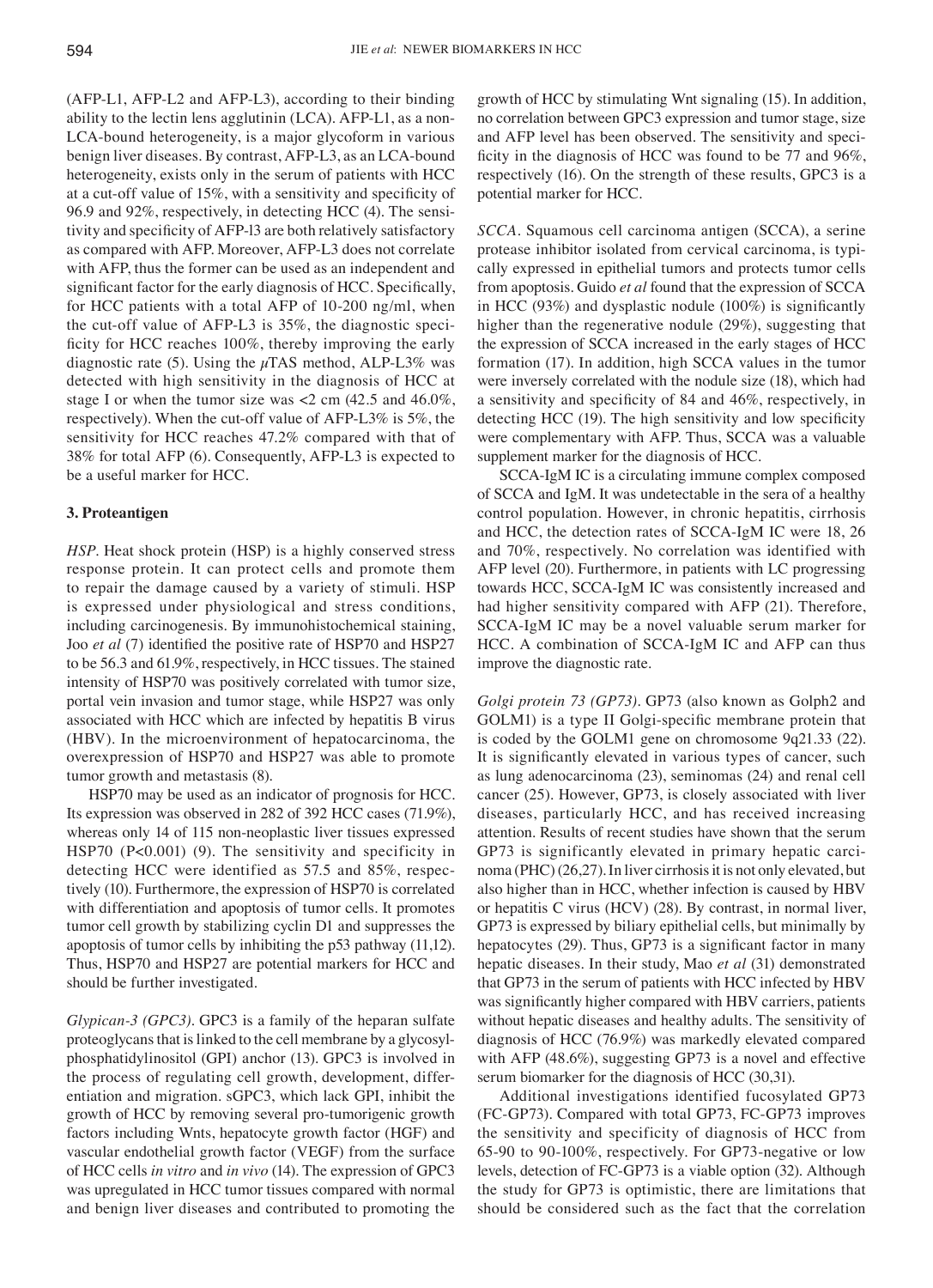between GP73 and tumor size, stage, recurrence and prognosis should be extensively investigated. Specifically, the mechanism for GP73 and HCC development remains to be elucidated. Thus, role of GP73 in the clinic remains to be determined.

*Tumor-associated glycoprotein 72 (TAG-72).* TAG-72 is a macromolecular glycoprotein complex similar to mucin-1 (MUC-1). It is overexpressed in the majority of human adenocarcinomas including gastric, colon and pancreatic cancer. However, it is rarely expressed in normal tissues. Recent studies (33) found that the expression of TAG-72 is significantly elevated in HCC tissues compared with normal liver tissues. Its increased expression may promote tumor invasion and metastasis. Furthermore, overexpression of TAG-72 is closely correlated with poor survival in patients with HCC (33). Thus, TAG-72 is a potential prognostic marker for HCC, which has important clinical implications. Moreover, anti-TAG-72 monoclonal antibody has been used for the clinical detection of tumors (34).

*Zinc-*α*2-glycoprotein (ZAG).* ZAG, a soluble glycoprotein, is a member of the class Ι major histocompatibility complex (MHC-Ι) family. Due to its high homology of the amino acid sequence with the lipid mobilizing factor (LMF), we considered it a novel adipokine. ZAG is downregulated in human obesity (35). By contrast, it is upregulated in several types of cancer such as breast, lung and prostate cancer and is considered as a potential biomarker for these cancer types. By analyzing the serum proteome of the HCC group, liver cirrhosis group and healthy adults, we confirmed that the ZAG protein is overexpressed in the HCC group, suggesting it is a novel candidate biomarker for the early diagnosis of HCC (36).

## **4. Enzymes and isozymes**

*Des-γ-carboxyprothrombin (DCP).* DCP is an abnormal protein induced by the absence of vitamin K. When the liver cells are in the process of malignant transformation, an obstacle occurs for the vitamin K-dependent carboxylation system. Insufficient reaction of γ-glutamyl carboxylation causes the production of DCP (37). The level of DCP in the serum of patients with HCC was significantly higher than that in patients with chronic hepatitis and cirrhosis. The diagnostic sensitivity of DCP was weaker compared with AFP when HCC was <3 cm in diameter, while it was stronger compared with AFP when HCC was  $>5$  cm in diameter (38). However, Baek *et al* recently demonstrated that irrespective of whether the diameter of HCC is  $<$ 3 cm, 3-5 cm or  $>$ 5 cm, the diagnostic accuracy of DCP was higher than that of AFP (39). In addition, the combined detection of DCP and AFP can improve the diagnostic sensitivity and can be used to predict the recurrence of HCC within 6 months after surgery (40). By contrast, the level of DCP is closely associated with a larger tumor, vascular invasion and it serves as a more accurate tumor marker compared with AFP and AFP-L3 (41).

*γ-glutamyl transferase (GGT).* GGT, a plasma membranebound enzyme, is synthesized in the microsomes of human cells. It is highest in embryo livers and decreases rapidly to the lowest levels after birth (42). The activity of serum GGT is extremely low in healthy adults, but stimulations such as cholestasis and inflammation can improve the level of serum GGT to varying degrees. GGT mRNA is widely distributed in the liver tissues of healthy adults, patients with liver disease, benign liver tumor and HCC (4). The development of HCC due to cancer cell inverse differentiation is similar to the embryonic stage, improving the level of serum GGT to a moderate or high degree. Therefore, GGT may serve as a marker for HCC. However, the sensitivity of GGT to detect small HCC is only 43.8% (43). This enzyme is therefore only used to aid in the diagnosis of HCC. In addition, it has been previously shown that simultaneous determination of GGT, DCP and AFP can significantly improve the rate of diagnosis of HCC (44).

α*-l-fucosidase (AFU).* AFU is a lysosomal enzyme widely present in human cells, blood and body fluid. It can be detected in the serum of healthy adults, although its activity increases in the serum of HCC patients. Additionally, it does not correlate with tumor size or the level of AFP (45). It has been reported that the sensitivity, specificity and diagnostic accuracy of AFU at the cut-off value of 2.3005  $\mu$ mol/l/min were 90, 97.5 and 94.9%, respectively. The combined detection of AFP and AFU can improve the sensitivity, specificity and diagnostic accuracy of AFP from 70, 85 and 79.7%, respectively, to 95, 100 and 99.1%, respectively (46). In addition, AFU can reveal the case 6-9 months earlier than ultrasonographic visualization (47). Thus, AFU may be a valuable supplementary marker in HCC detection. However, the specificity of AFU is relatively poor, and is also overexpressed in diabetes, pancreatitis and hypothyroidism patients. The activity of AFU is also susceptible to ethnicity. Therefore, the clinical value of AFU requires additional investigation.

## **5. Cytokines**

*Transforming growth factor-β1 (TGF-β1).* TGF-β1 is a pluripotent growth factor involved in the regulation of cell proliferation, differentiation, embryo formation, angiogenesis, invasion and immune function. It is highly expressed in tumor cells, inhibiting the proliferation of tumor specific cytotoxic T lymphocytes (CTL) and NK cells, promoting the growth of tumor cells. The level of serum TGF-β1 has been reported to be elevated in HCC patients compared with healthy adults or patients with non-malignant liver disease (48). It could induce microvascular abnormalities through the downregulation of neural cell adhesion molecules in human HCC (49). TGF-β1 and TGF-β1 mRNA may be used as sensitive indicators to diagnose HCC which is induced by HBV, with the sensitivity and specificity being 89.5 and 94.0%, respectively, when TGF-β1 is >1.2  $\mu$ g/l (50). The study of TGF-β1 demonstrated that TGF-β1 mediated different biological effects through different signaling pathways. The polymorphism of TGF-β1 expression can affect susceptibility to tumor. TGF-β1 signaling pathway as a tumor therapeutic target has become a hot spot.

*VEGF.* VEGF is well known to play a crucial role in tumor angiogenesis by inducing new vessel formation and promoting tumor invasion and metastasis. The expression of VEGF is higher in HCC patients. Xiang *et al* (51) revealed that VEGF is a type of biomarker of lymph node metastasis in HCC. In addition, the expression of VEGF is closely correlated with tumor recur-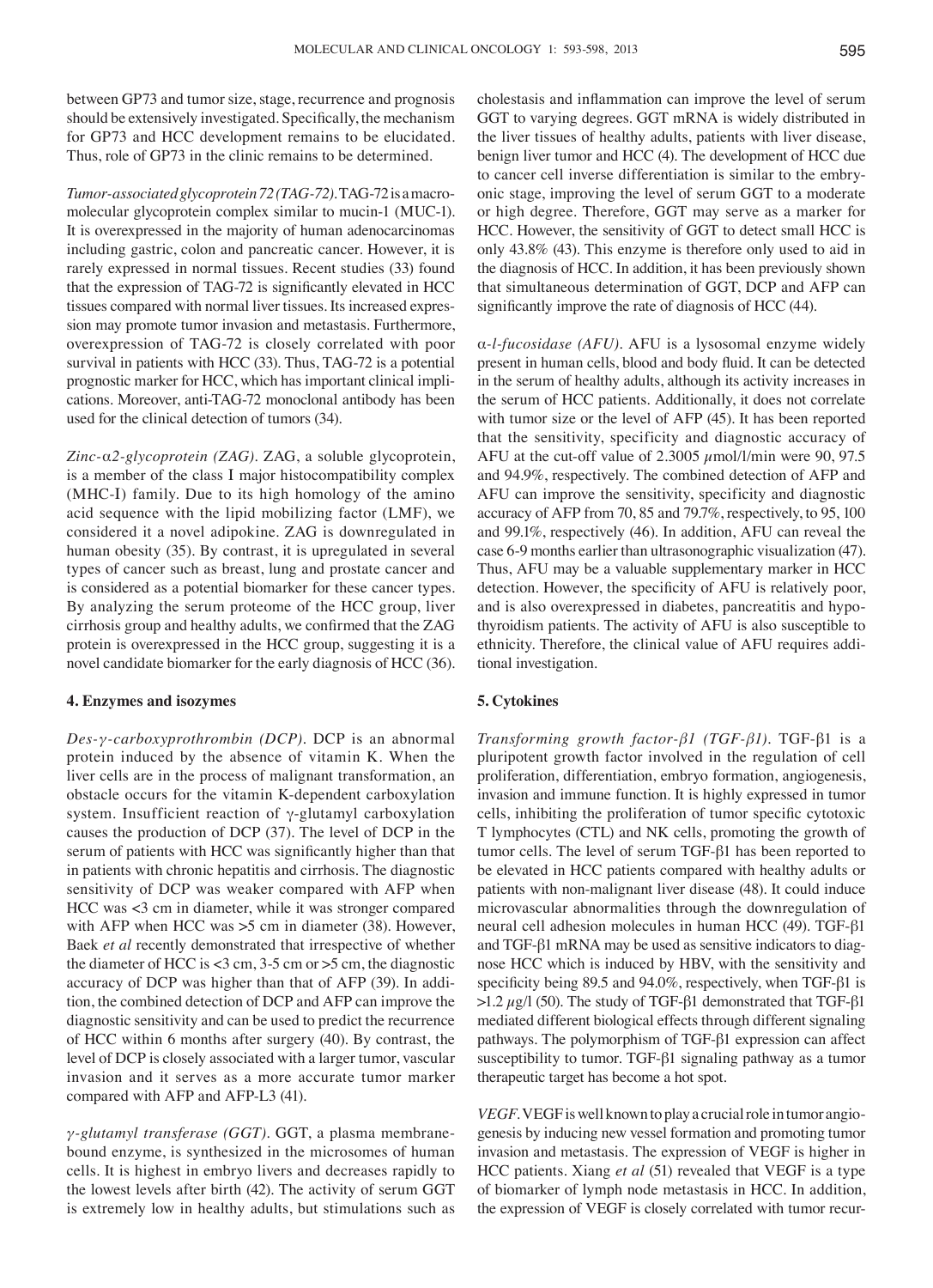| <b>Markers</b> | The expression in the serum<br>tissues of HCC | Sensitivity $(\%)$ | Specificity $(\%)$ | Application              |
|----------------|-----------------------------------------------|--------------------|--------------------|--------------------------|
| AFP            | Upregulation                                  | 41.0-65.0          | 80.0-94.0          | Early diagnosis          |
| AFP-L3         | Upregulation                                  | 96.9               | 92.0               | Early diagnosis          |
| HSP70          | Upregulation                                  | 57.5               | 85.0               | Prognosis                |
| GPC3           | Upregulation                                  | 77.0               | 96.0               | Diagnosis                |
| <b>SCCA</b>    | Upregulation                                  | 84.0               | 46.0               | Early diagnosis          |
| GP73           | Upregulation                                  | 76.9               |                    | Diagnosis                |
| FC-GP73        | Upregulation                                  | 90.0               | 100.0              | Diagnosis                |
| <b>GGT</b>     | Upregulation                                  | 43.8               |                    | Diagnosis                |
| <b>AFU</b>     | Upregulation                                  | 90.0               | 97.5               | Diagnosis                |
| AFU+AFP        | Upregulation                                  | 95.0               | 100.0              | Diagnosis                |
| $TGF-\beta1$   | Upregulation                                  | 89.5               | 94.0               | Prognosis                |
| <b>VEGF</b>    | Upregulation                                  | $\overline{a}$     | $\overline{a}$     | Recurrence and prognosis |
| AFP-mRNA       | Upregulation                                  |                    |                    | Recurrence and prognosis |
| $m$ i $R-21$   | Upregulation                                  | 87.3               | 92                 | Diagnosis                |
| $m$ i $R-500$  | Downregulation                                | $\overline{a}$     | $\overline{a}$     | Prognosis                |
| $m$ i $R-29$   | Downregulation                                | $\overline{a}$     |                    | Prognosis                |
| $m$ i $R-122$  | Downregulation                                |                    |                    | Prognosis                |

#### Table I. Markers for HCC.

HCC, hepatocellular carcinoma; AFP, α-fetoprotein; HSP70, heat shock proteins 70; GPC3, Glypican-3; SCCA, squamous cell carcinoma antigen; FC-GP73, fucosylated GP73; GGT; γ-glutamyl transferase; AFU, α-l-fucosidase; TGF-β1, transforming growth factor-β1; VEGF, endothelial growth factor; miR, miRNA.

rence and prognosis. Of note, some VEGF receptor expression has been found to correlate with the development of tumor (52). Knockdown of VEGF165 is able to inhibit the proliferation, migration and adhesion ability of HCC cells by increasing the expression of p53 signaling molecules (52). Therefore, the overexpression of VEGF may be useful as a biologic marker of tumor invasiveness and in predicting poor prognosis.

## **6. Genetic biomarkers**

*AFP mRNA.* AFP mRNA is considered the most valuable marker for circulating HCC cells and is only present in active HCC cells. If other interferences such as genital tumors and peripheral blood are excluded, AFP mRNA could be used as a significant marker for spreading of HCC in blood. In advanced liver cancer, the rate of AFP mRNA expression reaches 100%. Moreover, the value of AFP mRNA serves as a predictor for HCC recurrence. However, use of this marker is controversial, possibly due to the blood-borne dispersion of normal liver cells and tumor cells and the mis-transcription of mRNA encoding AFP by peripheral mononuclear cells (4). The positive rate of AFP mRNA in the recrudescent patients was 82.4%, significantly higher compared with the group without recurrence (53). Thus, AFP mRNA effectively predicts tumor recurrence and metastasis following surgery.

*MicroRNAs.* MicroRNAs are small non-coding RNAs that effectively block translation by promoting the degradation of target mRNAs or binding to complementary sequences in the 3' untranslated region (UTR). In recent years, the association between microRNAs and tumors has becomes a point of debate. MiR-500 (miRNA) is a potential candidate biomarker for HCC, as proven by Yamamoto *et al*(54), using a global miRNA expression profile in mouse liver development. This profile was highly expressed in embryo liver, downregulated in the process of liver development and then upregulated in the process of cirrhosis. Based on miRNA microarray, miR-29 was downregulated in HCC cells, suggesting its role as a prognostic marker for HCC therapy (55). Moreover, miR-199a/b-3p was also downregulated in HCC compared with normal liver and hepatitis liver, indicating its role as a prognostic target for HCC (56). MiR-122 is a liver-specific microRNA that is downregulated in HCC cells. Overexpression of miR-122 maintained cells in G2/M phase by regulating MDR expression (57). However, loss of miR-122 promoted HCC cell migration and invasion, rendering miR-122 a prognostic target for HCC.

An analysis of the miRNA signatures of a large number of tumor samples revealed that only miR-21 is upregulated in the tumors (58). Moreover, similar results have demonstrated that miR-21 is a central oncomiR (59). Plasma miR-21 level in patients with HCC was significantly higher than that in patients with chronic hepatitis and healthy individuals. It promoted HCC growth by regulating the expression of PENT and PENTrelated pathways (60). ROC analysis revealed the sensitivity and specificity to be 87.3 and 92%, respectively, differentiating HCC patients from healthy adults. Thus, miR-21 is also a promising biomarker of HCC (61).

*Related genes.* ∆-like 1 homolog (DLK1) is a newly identified hepatic stem/progenitor cell marker in fetal livers which is crucial in the oncogenesis of HCC. DLK1 is usually only expressed in embryonic, kidney and neuronal tissue.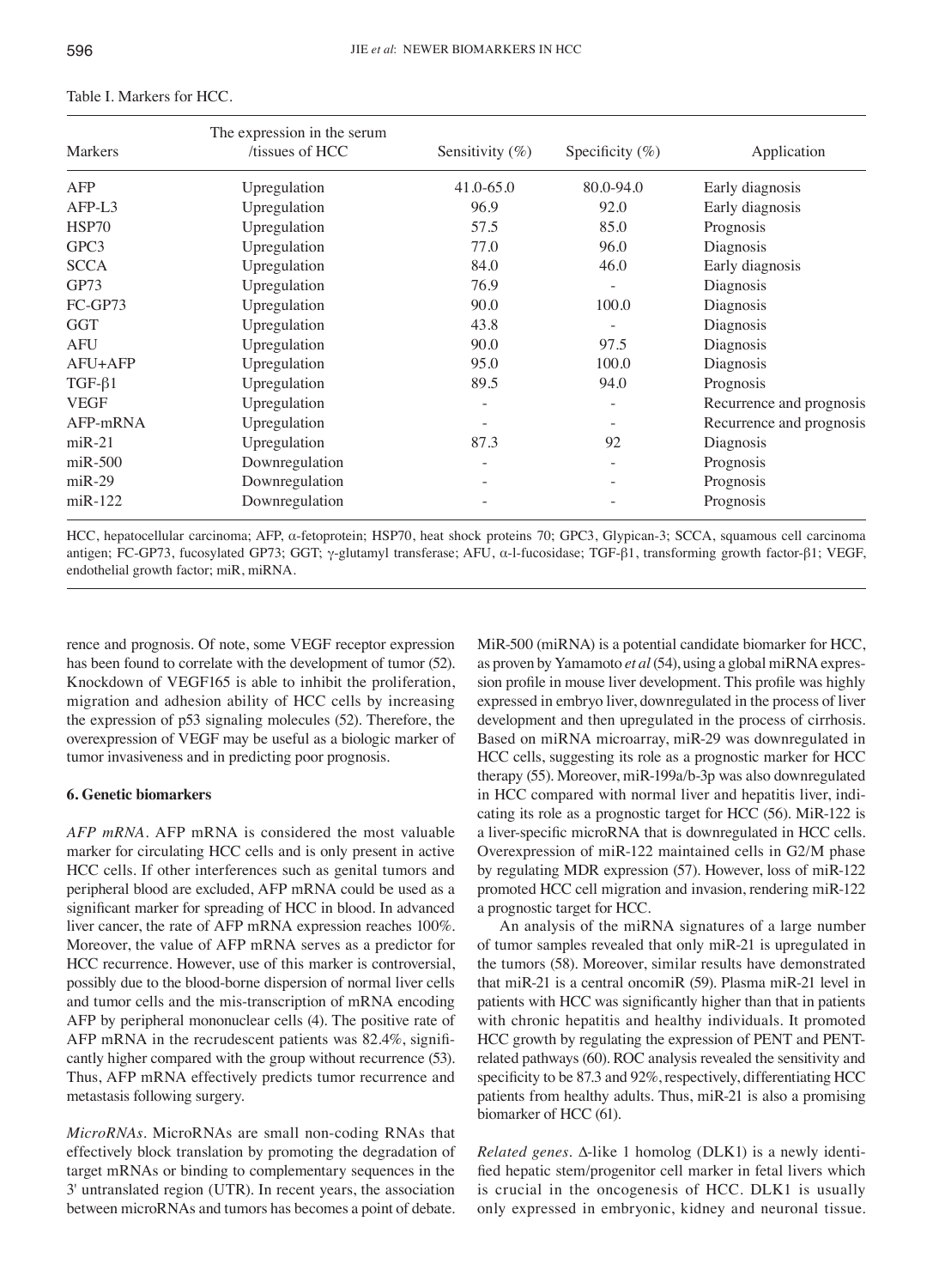However, in HCC, DLK1 expression is significantly elevated and a similar phenomenon was also observed in small cell lung cancer, neuroblastoma and leukemia, suggesting that DLK1 is important in the occurrence of these tumors. Jin *et al* (62) reported that DLK1 expression does not correlate with AFP level and tumor metastasis, suggested DLK1 is an independent prognostic marker (62).

Hepatoma-associated gene (HTA) is a tumor differentially expressed gene obtained by bioinformatic analysis. Findings of a recent study showed that HTA is present only in tumors and absent in normal tissues. It is tumor-specific and the positive rate is extremely high in HCC in particular, suggesting a key role in the diagnosis and treatment of HCC (63).

Villin1 (Vil1) is a newly identified marker for HCC. The upregulation of Villin1 mRNA in high serum AFP-associated HCC tumor tissues induced poor differentiation, vascular invasion, advanced cancer stage and recurrence-free survival. Thus, Vil1 is a potential candidate molecular marker for high serum AFP-associated HCC (64).

#### **7. Conclusions**

Tumor progression is a complex disease process involving various factors, changes of various genes, and the development of multiple stages. During tumor progression, the number, species, distribution and expression level of tumor markers in patients with HCC exhibit variations that are closely associated with the occurrence, development, transfer, effect and prognosis of tumors. Large numbers of HCC markers exist in the clinical setting, however, most single indicators lack specificity of the tissues and organs. Furthermore, the single indicator results in the varying degrees of false positivity in certain benign diseases. Therefore, effective test strategies should be considered to improve the early diagnostic rate of HCC including: i) the combined detection of several serum markers that can complement each other in order to improve the early diagnostic rate. The sensitivity of AFP-L3, FC-GP73, AFU and SCCA is superior to that of AFP (Table I). Combined detection can increase the rate of diagnosis of HCC and reduce misdiagnosis. Other markers including GPC3 and TGF-β1 have a very high specificity. Combined detection with AFP can significantly improve the ability of identification and diagnosis for HCC. ii) Selection of different indices based on different detection purposes: for example, AFP mRNA, TGF-β1 and VEGF should be the first option in the prediction of HCC metastasis. iii) Diagnosis of HCC at the genetic level through the detection of the expression of AFP mRNA in peripheral blood, which is likely to improve the early diagnostic rate of HCC, as well as predict the transfer and recurrence of tumors. iv) The diagnosis of HCC must be combined with clinical manifestation, iconography detection and histological examination. Additional studies are likely to yield novel markers and adopt more effective combined detection methods to improve the sensitivity and specificity of diagnosis of HCC, resulting in improved treatment and prognosis.

#### **Acknowledgements**

This study was supported by the National Natural Science Foundation of China (nos. 81201903 and 2010CB833605), the

Science and Technology Department Research Foundation of Hunan (2010SK3132) and the Ph.D. candidates' research innovation project of Hunan (CX2011B050), China.

#### **References**

- 1. El-Serag HB, Marrero JA, Rudolph L and Reddy KR: Diagnosis and treatment of hepatocellular carcinoma. Gastroenterology 134: 1752-1763, 2008.
- 2. Trinchet JC, Alperovitch A, Bedossa P, Degos F, Hainaut P and Beers BV: Epidemiology, prevention, screening and diagnosis of hepatocellular carcinoma. Bull Cancer 96: 35-43, 2009 (In French).
- 3. Debruyne EN and Delanghe JR: Diagnosing and monitoring hepatocellular carcinoma with alpha-fetoprotein: new aspects and applications. Clin Chim Acta 395: 19-26, 2008.
- 4. Singhal A, Jayaraman M, Dhanasekaran DN and Kohli V: Molecular and serum markers in hepatocellular carcinoma: predictive tools for prognosis and recurrence. Crit Rev Oncol Hematol 82: 116-140, 2012.
- 5. Leerapun A, Suravarapu SV, Bida JP, *et al*: The utility of Lens culinaris agglutinin-reactive alpha-fetoprotein in the diagnosis of hepatocellular carcinoma: evaluation in a United States referral population. Clin Gastroenterol Hepatol 5: 394-402, 2007.
- 6. Kobayashi M, Hosaka T, Ikeda K, *et al*: Highly sensitive AFP-L3% assay is useful for predicting recurrence of hepatocellular carcinoma after curative treatment pre- and postoperatively. Hepatology Res 41: 1036-1045, 2011.
- 7. Joo M, Chi JG and Lee H: Expressions of HSP70 and HSP27 in hepatocellular carcinoma. J Korean Med Sci 20: 829-834, 2005.<br>8. Luk JM, Lam CT, Siu AF, et al: Proteomic profiling of hepa-
- tocellular carcinoma in Chinese cohort reveals heat-shock proteins (Hsp27, Hsp70, GRP78) up-regulation and their associated prognostic values. Proteomics 6: 1049-1057, 2006.
- 9. Shin E, Ryu HS, Kim SH, Jung H, Jang JJ and Lee K: The clinicopathological significance of heat shock protein 70 and glutamine synthetase expression in hepatocellular carcinoma.<br>
I Hepatobiliary Penerest S: 19, 544, 556, 3023 Hepatobiliary Pancreat Sci 18: 544-550, 2011.
- 10. Tremosini S, Forner A, Boix L, *et al*: Prospective validation of an immunohistochemical panel (glypican 3, heat shock protein 70 and glutamine synthetase) in liver biopsies for diagnosis of very early hepatocellular carcinoma. Gut 61: 1481-1487, 2012.
- 11. Diehl JA, Yang W, Rimerman RA, Xiao H and Emili A: Hsc70 regulates accumulation of cyclin D1 and cyclin D1-dependent protein kinase. Mol Cell Biol 23: 1764-1774, 2003.
- 12. Calderwood SK, Khaleque MA, Sawyer DB and Ciocca DR: Heat shock proteins in cancer: chaperones of tumorigenesis. Trends Biochem Sci 31: 164-172, 2006.
- 13. Filmus J, Capurro M and Rast J: Glypicans. Genome Biol 9: 224, 2008.
- 14. Zittermann SI, Capurro MI, Shi W and Filmus J: Soluble Glypican 3 inhibits the growth of hepatocellular carcinoma in vitro and in vivo. Int J Cancer 126: 1291-1301, 2010.
- 15. Zittermann SI, Capurro MI, Shi W and Filmus J: Glypican-3 promotes the growth of hepatocellular carcinoma by stimulating canonical Wnt signaling. Cancer Res 65: 6245-6254, 2005.
- 16. Shirakawa H, Kumnuma T, Nishimura Y, *et al*: Glypican-3 is a useful diagnostic marker for a component of hepatocellular carcinoma in human liver cancer. Int J Oncol 34: 649-656, 2009.
- 17. Guido M, Roskams T, Pontisso P, *et al*: Squamous cell carcinoma antigen in human liver carcinogenesis. J Clin Pathol 61: 445-447, 2008.
- 18. Trerotoli P, Fransvea E, Angelotti U, *et al*: Tissue expression of squamous cellular carcinoma antigen (SCCA) is inversely correlated to tumor size in HCC. Mol Cancer 8: 29, 2009.
- 19. Giannelli G, Marinosci F, Sgarra C, Lupo L, Dentico P and Antonaci S: Clinical role of tissue and serum levels of SCCA antigen in hepatocellular carcinoma. Int J Cancer 116: 579-583, 2005.
- 20. Beneduce L, Castaldi F, Marino M, *et al*: Squamous cell carcinoma antigen-immunoglobulin M complexes as novel biomarkers for hepatocellular carcinoma. Cancer 103: 2558-2565, 2005.
- 21. Pontisso P, Quarta S, Caberlotto C, *et al*: Progressive increase of SCCA-IgM immune complexes in cirrhotic patients is associated with development of hepatocellular carcinoma. Int J Cancer 119: 735-740, 2006.